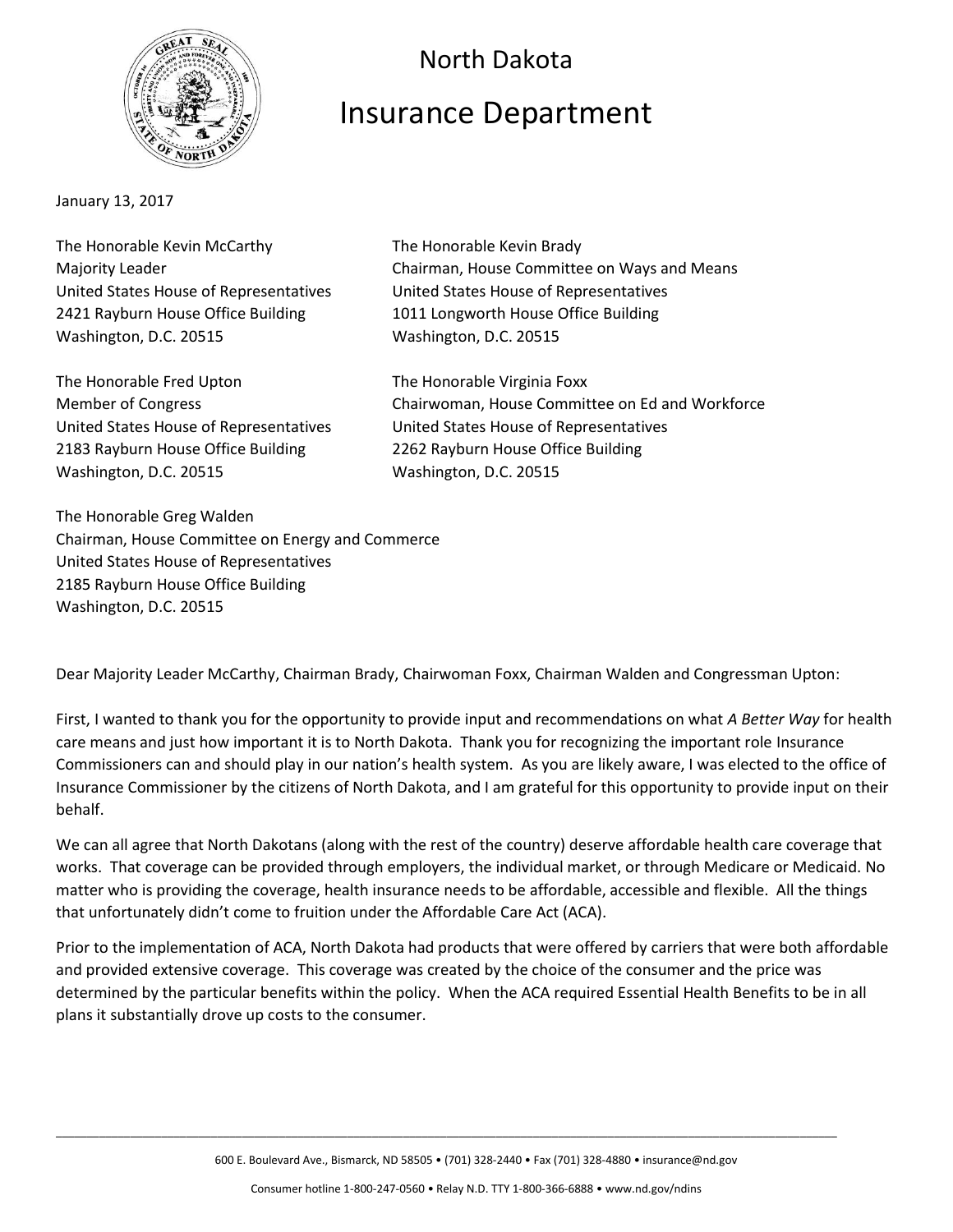The changes to grandfathered plans and the restrictive changes employers had available to change premium also had a substantial impact in North Dakota. The employees under these plans lost status due to changes in contributions and they were forced into an ACA plan that was not affordable for the employee or employer. Limited benefit plans were also an option in the individual market for North Dakotans as an affordable option that gave them some coverages.

North Dakota has lost carriers in both the group and individual markets due to ACA. In 2009 North Dakota had 13 carriers in the individual market and 10 in the small group market. These markets in 2015 represented 8 in the individual and 7 in the small group market. Out of these carriers only 3 carriers are actively marketing products to consumers in these two markets. The ACA has directly negatively impacted competition which drives up prices and limits choices for consumers.

The ACA was intended to have significant impacts and it didn't disappoint, however, the main impact this legislation has had was to put North Dakotans on a health insurance cost trajectory that is unsustainable. Many of our North Dakota consumers are reaching the point where health insurance is simply no longer affordable. Some of the ACA requirements that have created this unsustainable trajectory include:

- Essential Health Benefits (EHB) benchmark plans that create a floor for benefits
- Three-to-one rate bands based on age
- Guaranteed availability and issue requirements
- Prohibitions on pre-existing condition exclusions
- Prohibitions on annual and lifetime benefit limitations
- Increased overhead costs for insurance company administration

Some of these requirements have positive aspects, but by requiring all ACA-compliant plans to meet or exceed these requirements, the ACA has dramatically impacted the insurer's flexibility to design plans that meet consumer demand. Essentially, the ACA removed the market and competition from the health insurance world. The end result for the consumer has been less competition, less choice and higher prices. Our main and substantial ask would be to allow North Dakota the flexibility to set our own course when it comes to health insurance.

The fundamental reason for state government regulation of insurance is to protect our consumers, and who can understand that duty better than those within the borders of our state? State systems are accessible and accountable to the public, and sensitive to local social and economic conditions. State regulation has proven that it effectively protects consumers and ensures that promises made by insurers are kept.

Many of the questions contained in your letter were driving to the heart of what a new health insurance marketplace looks like, and you will likely receive 50 different answers to each of those questions. This drives the point home; onesize-fits-all regulations do not work. Americans, especially those here in the Midwest, spoke loudly this past election, and the message that was sent was that Washington, D.C., does not know what is best for us. We must be responsible for our own future. I would encourage you to listen to your fellow Americans and put your trust back into the union. As a state, we are capable, we are able and by design we are more responsive than the federal government ever can be. You have a golden opportunity to return this authority for health insurance back to where it belongs - closer to the people - and allow the states to regain their rightful role as the incubators of democracy. There are some simple ways to provide for more state flexibility in health insurance reform:

- Allow states to redefine the benchmarks for Essential Health Benefits
- Allow states the flexibility to determine what plans work for their markets
- Allow states to set the timeline for submitting rates and forms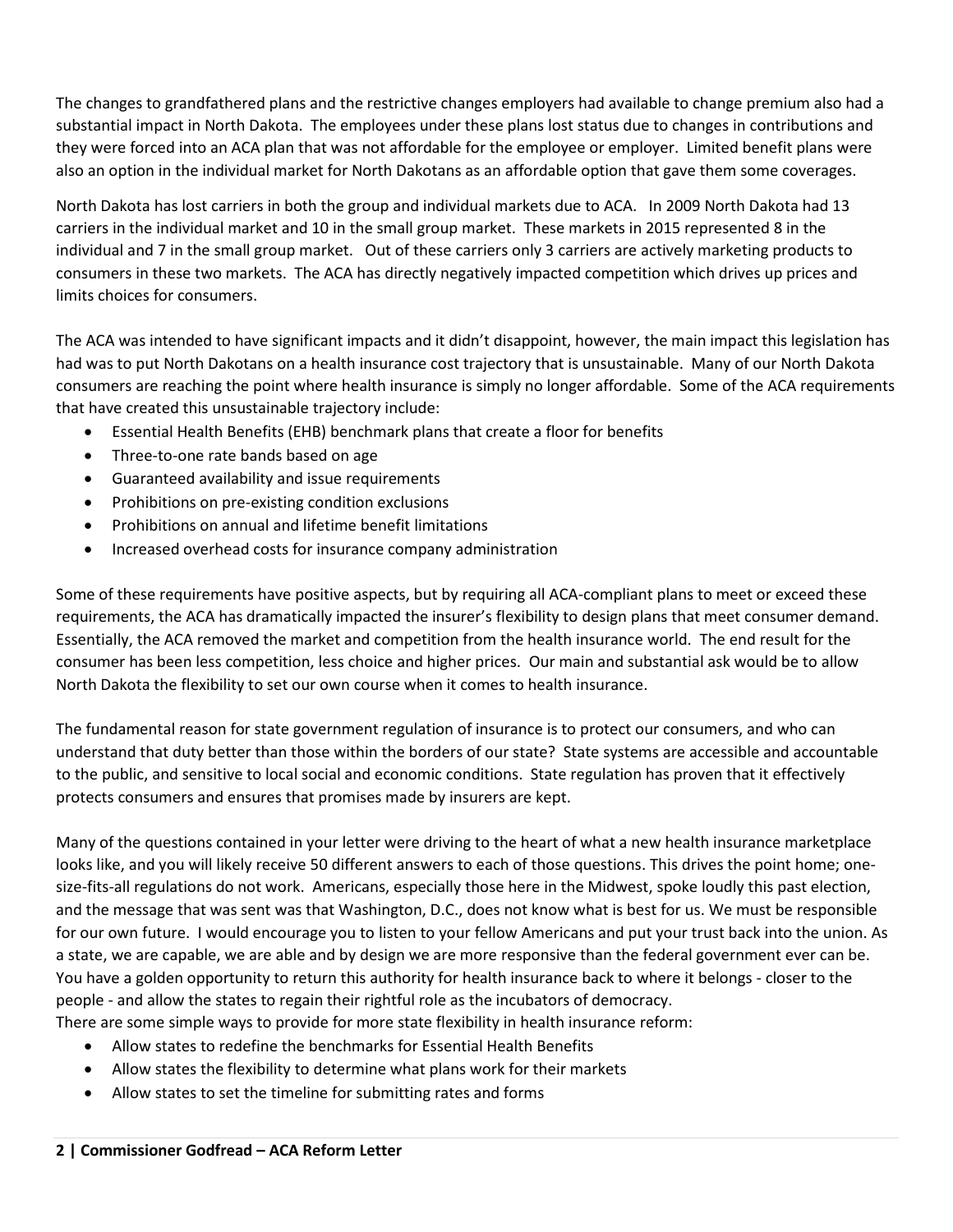Inherent in state flexibility is the recognition that states are and should remain the primary regulators of their own insurance markets. Within that parameter, there has been a lot of discussion surrounding the ability of health insurers to sell their products across state lines. But, let's not forget that this option already exists. States already have the ability to allow insurance products approved by other states to be sold in their states, or to enter into compacts with other states to further facilitate cross-border sales. Many states have specifically allowed for these types of agreements, but to my knowledge not one insurance company has taken advantage of it. This well highlights the geographicallyspecific nature of health insurance and shows, once again, that the markets work and one-size-fits-all regulation does not.

Should Congress force states to allow insurance products approved by other states to be sold in their state, it would fundamentally undermine the principles of state-based regulation. This direction would once again lead us down a path of the federal government overreaching its duties at the cost of self-determination. A vast majority of North Dakotans have grown weary of a far-off federal government that is not responsive to their concerns. Moving regulation out of the hands of the states would simply be trading one bad law for another. Preserving our authority as the primary regulator is paramount to any changes that come in removing the ACA. I would strongly advise you to focus on promoting flexibility within the framework of the law, rather than unintentionally stripping states of their role of primary regulators within the health insurance market. Fundamental to improving North Dakota's flexibility and properly acknowledging the principles of state based regulation is the principle of allowing each state to make its own decision about which products can be sold to its consumers.

Inherent with any change comes instability and unpredictability. During this transition to *A Better Way,* I urge you to work in the short term to stabilize the existing marketplace. There is currently a sense of uncertainty in our health care system and if that is allowed to grow, there is a potential for our markets to be undermined before any reforms can be implemented. In the short term, the focus must be on providing certainty to all. Businesses thrive on certainty and predictability, and I urge you to be open and transparent with regard to what changes are coming, providing advance notice of these changes, and allowing for the necessary time to make these changes without unnecessary market disruption. Our insurance market has faced 8 years of uncertainty and unpredictability. The rules of the game have been constantly changing under the ACA so we need to remain sensitive to this while working in the best interest of the consumer.

Ultimately, our goal remains the same: providing health insurance that is affordable, accessible and flexible. It is our belief that this can be accomplished without destabilizing the marketplace. Therefore, I suggest the following:

- Establish a system for verification of Special Enrollment Period qualifications in 2017
- Modify federal risk adjustment formula to address flaws in the methodology that creates competitive disadvantages
- Address the issues created by the 90-day grace periods
- Address the issue of consumers eligible for other government coverage while enrolling in Exchange plans
- The strongest signal that could be sent, albeit one that continues increased government spending, is to fund temporary, transitional programs, including cost-sharing reductions and reinsurance through 2018. The ACA was not implemented overnight and all-out repeal overnight is simply not responsible or prudent.

Our health insurance market has been dramatically changed since the passage and implementation of the ACA. It has taken 6 years, and during that time our consumers and our companies have had to endure increasing costs, unpredictable rulemaking, and broken promises. You won't find a bigger supporter of a prompt and speedy reform of the ACA than the Insurance Commissioner of North Dakota, however, I also understand the reality Congress is facing.